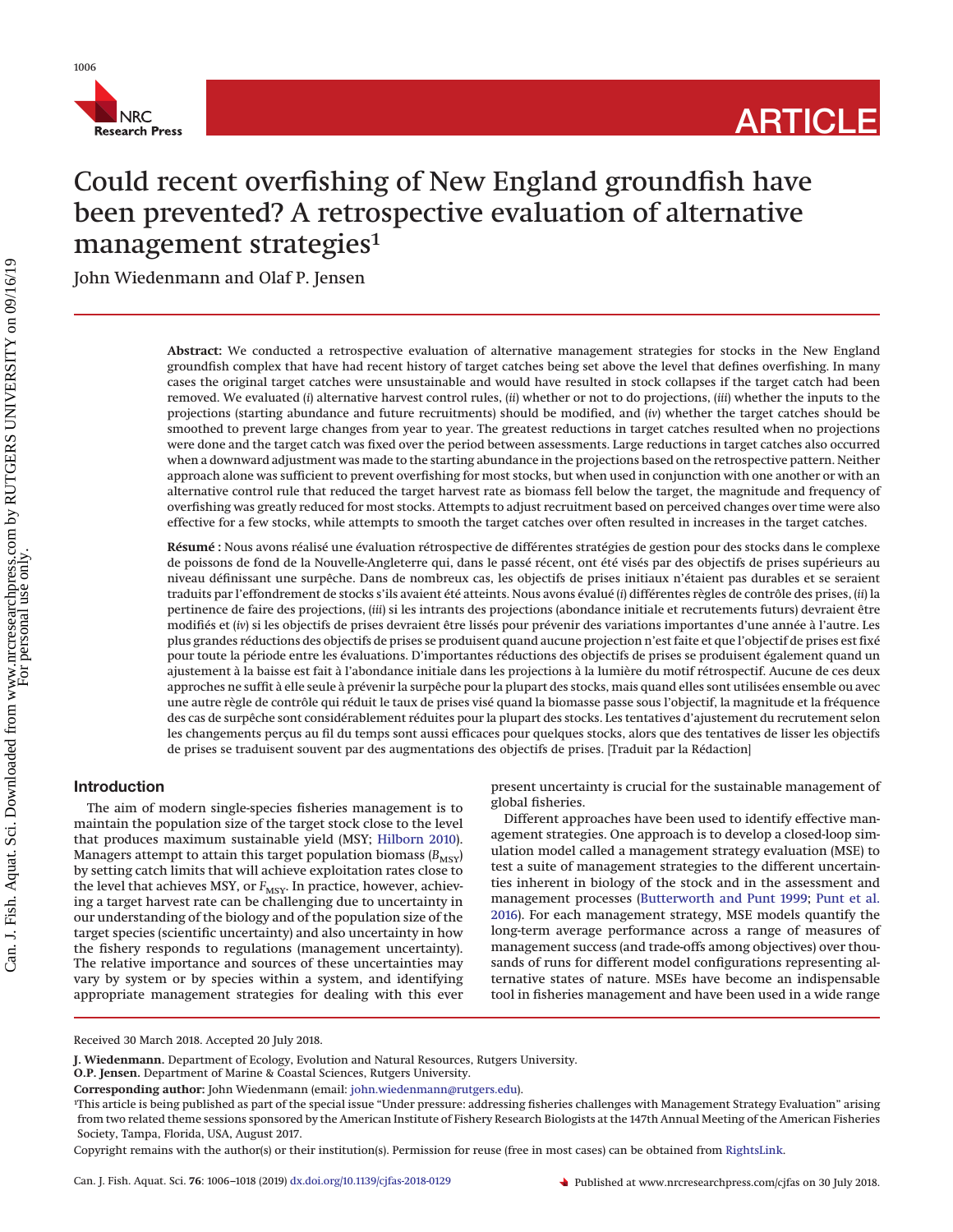<span id="page-1-0"></span>**Table 1.** New England groundfish stocks explored in this work.

| Full stock name                                                          | Scientific name               | Abbreviated name           |
|--------------------------------------------------------------------------|-------------------------------|----------------------------|
| Georges Bank Atlantic cod                                                | Gadus morhua                  | GB cod                     |
| Gulf of Maine Atlantic cod                                               | Gadus morhua                  | GOM cod                    |
| Georges Bank haddock                                                     | Melanogrammus aegelfinus      | GB haddock                 |
| Georges Bank yellowtail flounder                                         | Limanda ferruginea            | GB yellowtail flounder     |
| Cape Cod-Gulf of Maine yellowtail flounder                               | Limanda ferruginea            | CC-GOM yellowtail flounder |
| Southern New England–Mid-Atlantic yellowtail flounder Limanda ferruginea |                               | SNE-MA yellowtail flounder |
| Southern New England-Mid-Atlantic winter flounder                        | Pseudopleuronectes americanus | SNE-MA winter flounder     |
| Witch flounder                                                           | Glyptocephalus cynoglossus    | Witch flounder             |
| American plaice                                                          | Hippoglossoides platessoides  | Plaice                     |

of applications all over the world (see [Punt et al. 2016](#page-12-2) and [Punt](#page-12-3) [2017](#page-12-3) for many examples).

In contrast with MSEs, which are prospective in nature, retrospective investigations can also be used to identify suitable management strategies. Evaluation of historical assessment and management performance can provide insight into whether objectives have been met in the past and may provide guidance on future management practices. For example, [Ralston et al. \(2011\)](#page-12-4) and [Punt et al. \(2018\)](#page-12-5) evaluated variability in biomass estimates across repeated assessments for stocks off the western US and southeastern Australia, respectively, with the aim of identifying appropriate buffer sizes for setting target catches to account for scientific uncertainty. [Wiedenmann and Jensen \(2018\)](#page-12-6) reviewed the assessment and management performance for stocks in the New England groundfish complex since 2004 and found that harvest rates for many stocks continued to exceed *F<sub>MSY</sub>*, despite target catches for these stocks set to achieve harvest rates generally at or below 75% of *F<sub>MSY</sub>* (the full control rule is to use 75% of *F<sub>MSY</sub>*, or for stocks that are overfished use the lesser of 75% of  $F_{\rm MSY}$  or the *F* that allows for rebuilding in a specified time frame; [Federal Register](#page-12-7) [2009\)](#page-12-7). Actual catches were below the target catches in most cases (29% below on average, across stocks and years), and the primary causes of high *F* values were overly optimistic projections used to set the catch targets, resulting from overestimated abundance in the assessment, but also declining recruitment [\(Brooks and Legault](#page-12-8) [2016;](#page-12-8) [Wiedenmann and Jensen 2018\)](#page-12-6).

A big question remains for New England groundfish: what could have been done differently to prevent overfishing in recent years? Answering this question requires (1) identifying the sources of this scientific uncertainty in the assessment estimate (i.e., what caused the assessments to overestimate abundance), but also (2) understanding whether alternative methods for setting catch target would have reduced the frequency and magnitude of overfishing. Addressing point (1) is imperative, but is also enormous in scope. Assessment scientists in the region have devoted substantial effort to deal with this issue (see [Legault 2009](#page-12-9) and [Brooks and](#page-12-8) [Legault 2016](#page-12-8) for details of example efforts); yet, considerable uncertainty remains in many of the current assessments [\(NEFSC](#page-12-10) [2017](#page-12-10)*b*). Here we focus on addressing point (2), so that effective methods can be identified and used in the setting of future catch targets. In their analysis on sources of bias in projections for New England groundfish, [Brooks and Legault \(2016\)](#page-12-8) also explored potential remedies to the bias. They explored adjustments to the starting abundance in the projection based on the retrospective pattern in the assessment model (called a  $\rho$ -adjustment) and found that such adjustments improved but did not eliminate the bias in the projected abundance. Based on their findings, [Brooks](#page-12-8) [and Legault \(2016\)](#page-12-8) recommended some additional potential solutions, including shorter projection periods (≤3 years), basing future recruitments on more recent time periods of recruitment (and not the whole time series), and a more conservative control rule.

Here we conducted a retrospective evaluation of alternative management strategies to determine how alternative methods for

setting catch targets would have performed for a subset of New England groundfish stocks [\(Table 1\)](#page-1-0). Our analysis is an extension of the work of [Brooks and Legault \(2016\),](#page-12-8) but there are some important differences between approaches. [Brooks and Legault](#page-12-8) [\(2016\)](#page-12-8) relied on projections from retrospective peels of the 2008 assessment for each stock (removing 1–7 years of data and refitting the model), and the estimated abundance from these peels (which were the starting points for the projections) was not always comparable to the estimates in the same years from earlier assessments [\(NEFSC 2002,](#page-12-11) [2005\)](#page-12-12). Also, they used the final abundance estimates from [NEFSC \(2008\)](#page-12-13) as their reference for quantifying projection bias, but many of these estimates have changed dramatically with subsequent assessments (see figure 3 in [Wiedenmann and Jensen \(2018\)](#page-12-6) for some examples). Here we explored a variety of alternative methods for setting catch targets from 2004 to 2012, using the original assessment output as the starting point in the projections [\(NEFSC 2002,](#page-12-11) [2005,](#page-12-12) [2008\)](#page-12-13) and using the most recent assessment that passed review for each stock as the basis of updated understanding of stock status over time. Alternative methods we explored can be categorized as (*i*) approaches for adjusting the terminal abundance estimate from the assessment, (*ii*) using different expectations of future recruitment, (*iii*) fixing the target catch over the interval between assessment models, (*iv*) alternative harvest control rules, and (*v*) the effect of gradual changes in the catch targets that prevent dramatic increases or decreases from year to year. Methods were explored in combination with one another to identify combinations that performed well, with performance evaluated with respect to the ability to set target catches each year close to the level that would have achieved  $F_{\rm MSY}$  in each year.

# **Methods**

Our focus is determining whether alternative methods for setting catch targets could have prevented or reduced overfishing for groundfish stocks, but before describing our approach we must first define what we mean by overfishing. In the US, managers annually specify the catch that is estimated to achieve  $F_{MSY}$ , also called the overfishing limit, or OFL (hereinafter called the management OFL). If the catch exceeds the management OFL in a given year, overfishing technically occurs. However, a later assessment could show that the management OFL was underestimated, such that the estimated  $F$  in that year may be below  $F_{\text{MSY}}$ . Alternatively, the estimated  $F$  may be above  $F_{\text{MSY}}$  even if the catch did not exceed the management OFL that was later determined to be overestimated. Our focus here is on the historical definition of overfishing, and our definition of the OFL is the estimated catch that would have achieved  $F_{\text{MSY}}$  in hindsight based on the current understanding of past stock dynamics from the most recent stock assessment (hereinafter called the hindsight OFL; see section on Calculating performance of the alternative methods below for more details).

The work detailed herein was applied to nine of the 20 stocks in the New England groundfish complex [\(Table 1\)](#page-1-0). We focused on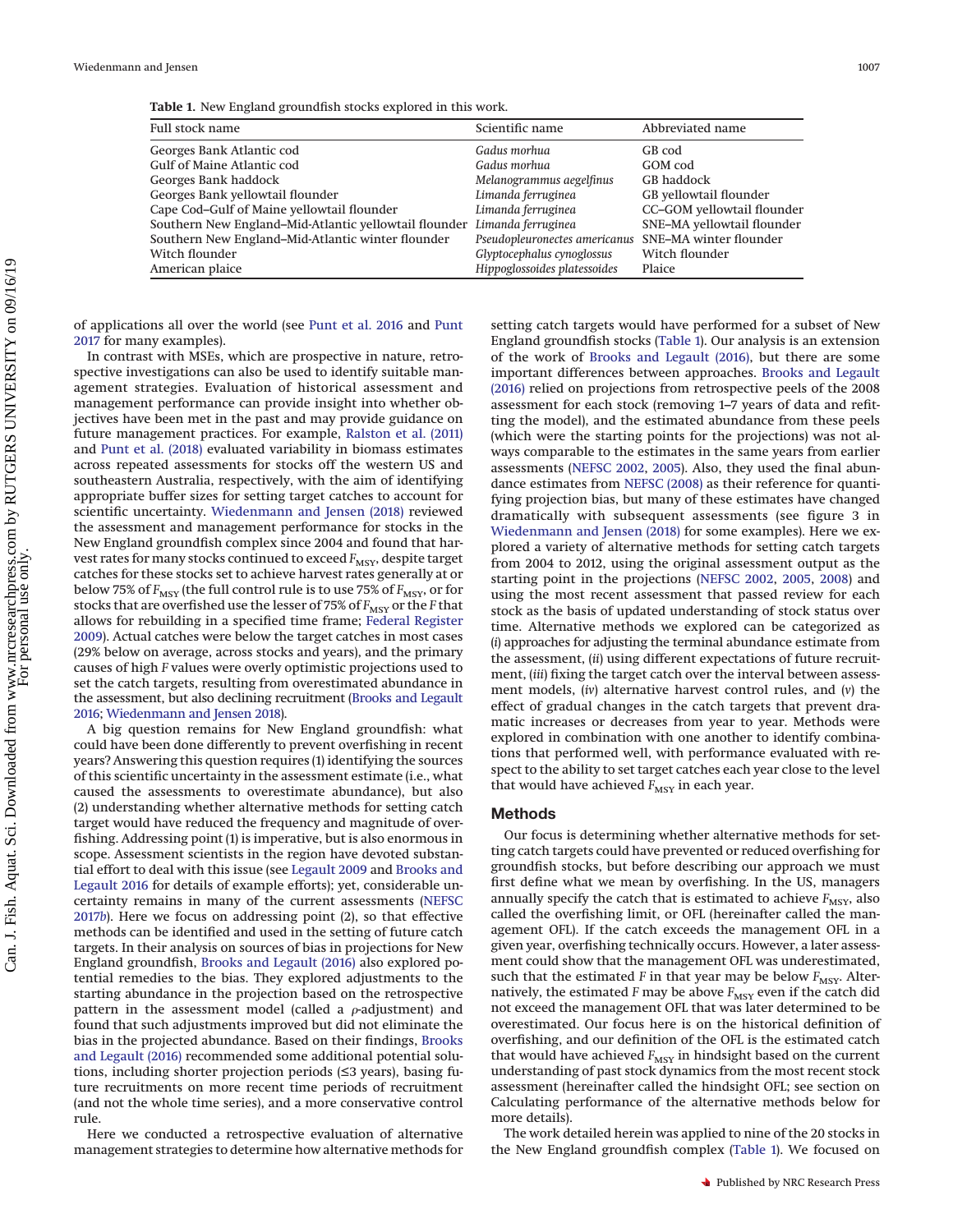<span id="page-2-0"></span>**Table 2.** Description of the types of modifications made to the calculation of the target catches, by the five main categories.

| Category               | Details                                                                                                                                                                                                                                                                                                                                                                                                                                                                                                                         |
|------------------------|---------------------------------------------------------------------------------------------------------------------------------------------------------------------------------------------------------------------------------------------------------------------------------------------------------------------------------------------------------------------------------------------------------------------------------------------------------------------------------------------------------------------------------|
| Abundance modification | (1) No adjustment, use original values<br>(2) Do a retrospective adjustment using the estimated $r$<br>(3) Adjust abundance using the estimated relative error from the previous assessment                                                                                                                                                                                                                                                                                                                                     |
| Recruitment            | (1) Use the default method for specifying recruitment in the projections<br>(2) Use a shortened portion of the recruitment times series in projections if a regime shift (decrease only) is detected                                                                                                                                                                                                                                                                                                                            |
| Control rule           | $(1)$ Use the default target F<br>(2) Use $65\%$ $F_{\text{MSV}}$<br>(3) Use 75% of $F_{\text{MSV}}$<br>(4) Use the ramped P <sup>*</sup> control rule (CV = 0.5) that sets the ABC = 0 at $S/S_{\text{MSV}}$ < 0.1<br>(5) Use the ramped $P^*$ control rule (CV = 1.0) that sets the ABC = 0 at $S/S_{\text{MSV}}$ < 0.1<br>(6) Use the ramped $P^*$ control rule (CV = 0.5) that sets a fixed ABC at $S/S_{\rm MSY}$ < 0.2<br>(7) Use the ramped P* control rule (CV = 1.0) that sets a fixed ABC at $S/S_{\text{MSV}}$ < 0.2 |
| Projections            | (1) Catches are based on projections over the entire management period<br>(2) Project to first year of management period, fixed catches<br>(3) No projections, catches fixed based on the terminal estimated biomass from the assessment                                                                                                                                                                                                                                                                                        |
| Catch smoothing        | (1) Use the original target catch<br>(2) Only allow catches to change by 20% annually<br>(3) Target catches are a weighted average of the old estimates (from previous assessment) and the current assessment                                                                                                                                                                                                                                                                                                                   |

**Note:** For each category, methods numbered 1 are the original method used to set the catch targets. Methods from different categories were explored in a factorial manner (for a total of 378 combinations of approaches) to determine the impact that combined approaches would have. For example, a retrospective adjustment of estimated abundance was explored using the different control rules, with or without projections, and so on. See text for explanation of terms.

those stocks that had age-based assessments and projections for each of the 2002, 2005, and 2008 stock assessments [\(NEFSC 2002,](#page-12-11) [2005,](#page-12-12) [2008\)](#page-12-13), and projections following these assessments were the basis of setting catch targets for 2004–2005, 2006–2009, and 2010– 2012, respectively. We refer to these periods where catches were set following each assessment as management periods 1, 2, and 3. Our overall approach involved first implementing alternative methods for setting catch targets for each stock and for each management period and then determining the impact that such catch targets would have had on each stock. We first detail the projection model and how alternative methods were implemented to create alternative catch targets and then detail how we quantified the impact that the different target catches would have had on each stock.

#### **Projection model**

In previous work [\(Wiedenmann and Jensen 2018\)](#page-12-6), we developed a projection model in R [\(R Core Team 2017\)](#page-12-14) that mimics the AGEPRO software used to conduct projections for New England groundfish [\(Brodziak et al. 1998\)](#page-12-15). Details of our projection model can be found in [Wiedenmann and Jensen \(2018\),](#page-12-6) but we provide a brief summary here. The model used the original input files for the projections used to set catch targets (obtained from New England Fishery Management Council staff), including the estimated starting abundance at age (based on bootstraps or Markov chain Monte Carlo draws from the assessment for each stock), assumed mass-, selectivity-, and maturity-at-age, as well as the target fishing mortality rate over the projection period. Mass-, maturity-, and selectivity-at-age were fixed over the projection interval and were based on averages over the most recent 3 to 5 years, depending on the stock. Target catch in a given year in the projection was set at the median over all iterations for that year, with the number of iterations specified in the input file.

We ran the projection model for each stock and management period using the original inputs as a baseline for comparison with the alternative approaches. The alternative methods we explored can be classified into five categories: (*i*) modifying the starting abundance in the projections, (*ii*) modifying how future recruitments are estimated, (*iii*) using alternative harvest control rules, (*iv*) whether or not to base future target catches on projected changes in abundance, and (*v*) methods for smoothing the target catches. Multiple approaches were explored within most categories [\(Table 2\)](#page-2-0), and we applied the methods in a factorial manner

(for a total of 378 combinations) to determine the effect that different combinations of approaches would have on setting the target catches. The methods within these five categories can be broadly classified as either adjustments to the population inputs into the projection model (1 and 2) or alternative ways of determining the target catch given the inputs (3, 4, and 5).

#### **Modifying starting abundance-at-age**

We evaluated three methods (i.e., runs 1–3) for setting the initial abundance-at-age  $(N<sub>init</sub>(a))$  in the projection model [\(Table 3\)](#page-3-0). For run 1, we used the original (unmodified) distribution of abundanceat-age  $(N_{\text{orig}}(a))$  for each projection. For runs 2 and 3, we used an adjustment factor, *f*, and calculated a modified abundance-at-age with

$$
(1) \qquad N_{\text{init}}(a) = N_{\text{orig}}(a)/(1+f)
$$

For run 2, *f* was based on a measure of the average retrospective error in the terminal assessment estimates. The specific measure used was called Mohn's  $\rho$  [\(Mohn 1999\)](#page-12-16), and we obtained estimates of  $\rho$  for each stock from [NEFSC \(2002,](#page-12-11) [2005,](#page-12-12) [2008\)](#page-12-13). Estimates of  $\rho$ were generally positive (indicating a tendency for overestimation of terminal biomass), but there were also some negative estimates. Because our focus was on identifying options that would have produced more conservative target catches, we only made abundance adjustments when  $\rho$  was positive (i.e.,  $f = \max(0, \rho)$ ). For run 3, *f* was based on the relative error in terminal biomass from the previous assessment (REB). For example, the 2002 assessment estimated biomass through 2001 for each stock. If the 2005 assessment for a given stock estimated the biomass in 2001 to be 50% lower than what was estimated in the 2002 assessment, then the adjustment of terminal abundance for the 2005 assessment would be a 50% decrease (i.e,  $f = \text{REB} = 0.5$ ). As in run 2, we only made adjustments when REB was positive (*f* = max(0, REB)). We did not have assessments for all stocks prior to the 2002 assessment, so we only conducted the REB adjustment following the 2005 and 2008 assessments. Note that within a given assessment, the estimate of  $\rho$  is an average of the REB in the last 5–7 years, but here our REB estimate compares across assessments and thus takes into account the impact that changes to the assessment model or data had on the terminal estimates.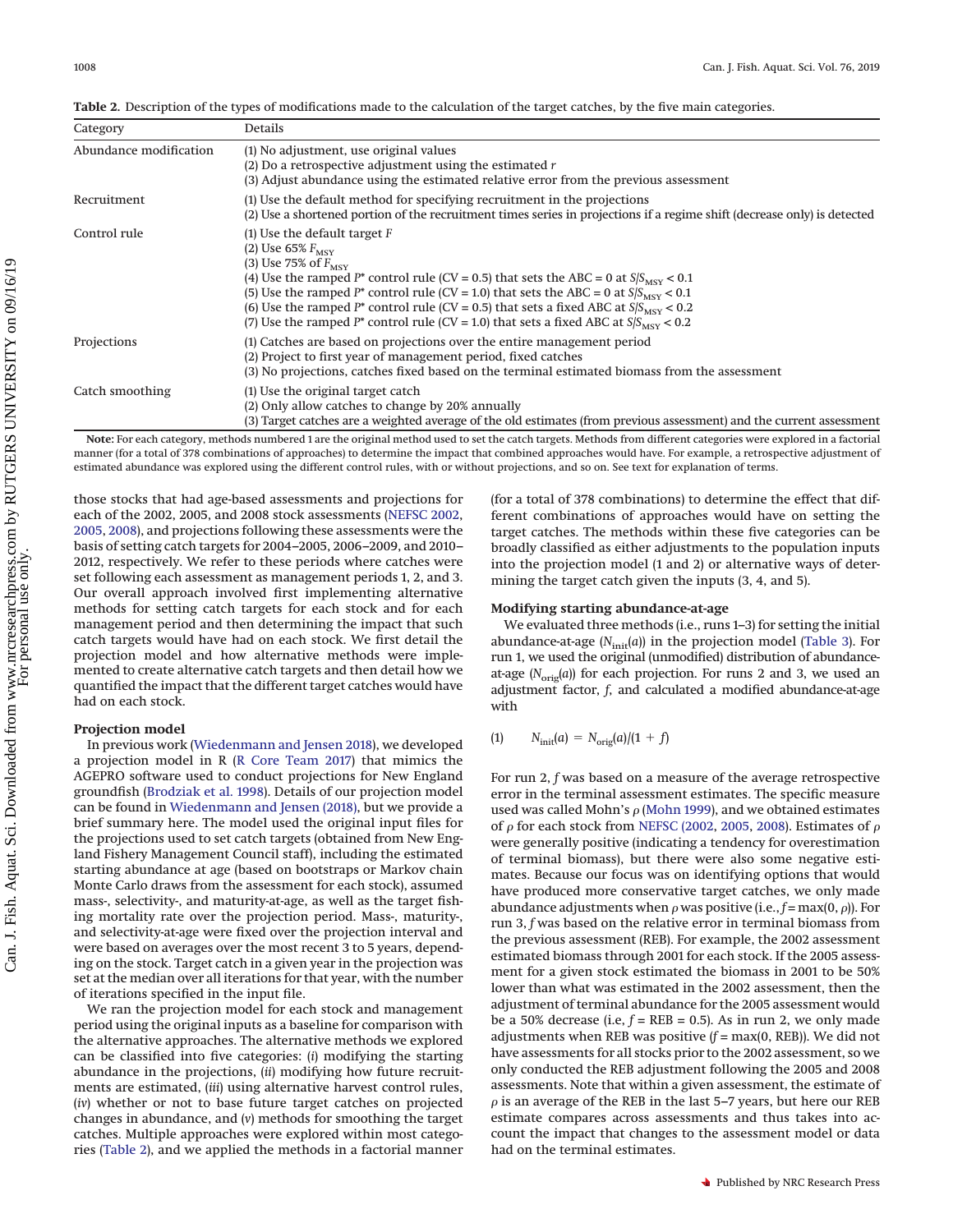<span id="page-3-0"></span>**Table 3.** Ratio of the target catch under alternative methods to the hindsight overfishing limit (OFL) for each stock, averaged over the management periods 2004–2005, 2006–2009, and 2010–2012.

| Alternative method                                                              | Management<br>period                | GOM<br>cod                           | GB<br>cod                                            | Witch<br>flounder        | Winter<br>flounder                       | Plaice                                                    | GB<br>yellowtail<br>flounder | $CC$ -GOM<br>yellowtail<br>flounder      | SNE-MA<br>yellowtail<br>flounder         | <b>GB</b><br>haddock                     | Mean<br>across<br>stocks   |
|---------------------------------------------------------------------------------|-------------------------------------|--------------------------------------|------------------------------------------------------|--------------------------|------------------------------------------|-----------------------------------------------------------|------------------------------|------------------------------------------|------------------------------------------|------------------------------------------|----------------------------|
| Original target catch                                                           | 2004-2005<br>2006-2009<br>2010-2012 | 3.05<br>5.05<br>14.02                | 1.85<br>3.64<br>1.57                                 | 10.17<br>6.62<br>2.91    | 2.60<br>1.43<br>0.13                     | 4.74<br>4.78<br>2.00                                      | 12.41<br>14.25<br>14.91      | 2.78<br>6.51<br>2.90                     | 8.85<br>0.62<br>2.79                     | 1.26<br>9.82<br>10.46                    | 5.30<br>5.86<br>5.74       |
| Recruitment<br>modification (2)                                                 | 2004-2005<br>2006-2009<br>2010-2012 | $\overline{\phantom{0}}$<br>$\equiv$ | $\overline{\phantom{0}}$<br>$\overline{\phantom{0}}$ | $\qquad \qquad$          | 2.17<br>1.21<br>0.11                     | $\overline{\phantom{0}}$<br>$\overbrace{\phantom{12333}}$ | 2.62                         | 1.56<br>5.74                             | 2.45<br>0.63<br>1.40                     | $\overline{\phantom{0}}$                 | 2.06<br>2.53<br>1.38       |
| No projections (3)                                                              | 2004-2005<br>2006-2009<br>2010-2012 | 2.74<br>2.11<br>3.39                 | 2.58<br>1.49<br>1.04                                 | 3.20<br>5.42<br>1.18     | 2.06<br>0.60<br>0.07                     | 4.29<br>2.95<br>4.75                                      | 10.62<br>9.94<br>1.23        | 3.20<br>2.24<br>1.08                     | 2.04<br>0.50<br>1.00                     | 0.76<br>1.79<br>23.02                    | 3.50<br>3.00<br>4.08, 1.72 |
| Ramped P* control<br>rule $(7)$                                                 | 2004-2005<br>2006-2009<br>2010-2012 | 1.92<br>3.05<br>5.52                 | 1.21<br>2.22<br>0.96                                 | 9.00<br>10.04<br>3.26    | 1.63<br>14.01<br>1.09                    | 2.00<br>1.16<br>1.54                                      | 8.32<br>1.71<br>15.51        | 1.13<br>1.69<br>2.42                     | 3.05<br>0.61<br>8.64                     | 0.79<br>3.09<br>5.09                     | 3.23<br>4.17<br>4.89       |
| Abundance<br>modification (2)                                                   | 2004-2005<br>2006-2009<br>2010-2012 | 2.95<br>4.77<br>7.74                 | 1.07<br>3.49<br>1.36                                 | 4.07<br>1.77<br>1.75     | 1.28<br>0.41<br>0.09                     | 4.73<br>4.27<br>1.28                                      | 7.63<br>11.18<br>14.67       | 1.96<br>4.75<br>2.47                     | 6.11<br>0.48<br>2.06                     | 1.26<br>9.45<br>7.64                     | 3.45<br>4.51<br>4.34       |
| Abundance<br>modification (3)                                                   | 2004-2005<br>2006-2009<br>2010-2012 | 4.57<br>1.36                         | $\qquad \qquad$<br>3.23<br>0.90                      | $\equiv$<br>5.46<br>2.07 | $\overline{\phantom{0}}$<br>0.86<br>5.97 | 4.08<br>0.13                                              | 0.63<br>1.45                 | $\overline{\phantom{0}}$<br>4.13<br>1.14 | $\overline{\phantom{0}}$<br>0.52<br>0.94 | $\overline{\phantom{0}}$<br>9.77<br>3.13 | 3.69<br>1.90               |
| Abundance<br>modification (2),<br>no projections (3)                            | 2004-2005<br>2006-2009<br>2010-2012 | 2.67<br>2.02<br>2.60                 | 1.71<br>1.44<br>0.91                                 | 1.81<br>0.18<br>0.79     | 1.09<br>1.62<br>4.75                     | 4.29<br>7.77<br>0.05                                      | 4.95<br>2.69<br>0.73         | 2.04<br>1.75<br>1.06                     | 0.89<br>0.37<br>0.89                     | 0.76<br>1.74<br>20.43                    | 2.25<br>2.18<br>3.58, 0.75 |
| No projections (3),<br>ramped $P^*$ control<br>rule $(7)$                       | 2004-2005<br>2006-2009<br>2010-2012 | 0.58<br>0.61<br>1.47                 | 0.41<br>0.27<br>0.18                                 | 2.39<br>8.26<br>0.16     | 3.88<br>1.96<br>0.55                     | 0.36<br>0.14<br>$1.70\,$                                  | 1.27<br>0.74<br>0.84         | 0.42<br>0.24<br>0.55                     | 0.23<br>0.13<br>0.54                     | 0.22<br>0.97<br>18.78                    | 1.09<br>1.48<br>2.75, 0.75 |
| Abundance<br>modification (2),<br>no projections (3),<br>$P^*$ control rule (7) | 2004-2005<br>2006-2009<br>2010-2012 | 0.56<br>0.55<br>1.03                 | 0.93<br>0.26<br>0.29                                 | 0.29<br>1.12<br>0.16     | 0.19<br>1.01<br>0.11                     | 1.26<br>0.06<br>1.70                                      | 1.27<br>0.62<br>0.43         | 0.22<br>0.20<br>0.44                     | 0.11<br>0.11<br>0.48                     | 0.22<br>0.95<br>16.86                    | 0.56<br>0.54<br>2.39, 0.55 |
| Abundance<br>modification (2),<br>no projections (3),<br>$P^*$ control rule (5) | 2004-2005<br>2006-2009<br>2010-2012 | 0.56<br>0.55<br>1.03                 | 0.93<br>0.16<br>0.29                                 | 0.00<br>1.12<br>0.14     | 0.12<br>1.01<br>0.00                     | 1.26<br>0.00<br>1.70                                      | 1.27<br>0.62<br>0.43         | 0.22<br>0.12<br>0.44                     | 0.00<br>0.05<br>0.40                     | 0.22<br>0.95<br>16.86                    | 0.51<br>0.51<br>2.36, 1.84 |
| Abundance<br>modification (2),<br>no projections (3),<br>65% $F_{MSY}$ (2)      | 2004-2005<br>2006-2009<br>2010-2012 | 1.67<br>1.47<br>1.75                 | 1.68<br>1.05<br>0.58                                 | 1.10<br>3.05<br>0.93     | 0.72<br>7.92<br>7.01                     | 2.81<br>0.21<br>0.42                                      | 1.83<br>1.15<br>0.63         | 0.85<br>0.69<br>1.00                     | 0.42<br>0.40<br>2.37                     | 0.50<br>1.04<br>19.34                    | 1.67<br>1.47<br>3.78, 1.84 |

**Note:** For methods that did not use projections, averages across stocks were calculated with and without GB haddock for the 2010–2012 management period, as this stock had a very large ratio. The numbers in parentheses refer to the specific method detailed in [Table 2.](#page-2-0)

#### **Modifying future recruitments**

Forecasted recruitments in the original projections were done in one of two ways: they were either based on random draws around a Beverton–Holt stock–recruitment fit, or they were drawn from an empirical distribution based on some portion of the estimated time series of recruitment for a stock. For run 1 [\(Table 2\)](#page-2-0), we used the original method for specifying future recruitments. For run 2, we use a truncated empirical distribution using recent recruitments if a decline in recruitment was identified. To determine whether a decline in recruitment occurred in recent years, we used the algorithm developed by [Rodionov \(2004\)](#page-12-17) to detect recent climatic regime shifts. This method was used by [Vert Pre et al. \(2013\)](#page-12-18) to determine whether temporal changes in stock productivity had occurred for a large number of global fish stocks. The algorithm works by calculating the mean recruitment over a specified initial time period, then calculates the mean for a subsequent period and assigns this period as a new regime if the mean is significantly different from the old mean according to the Student's *t* test. The algorithm continues sequentially until each time period is assigned to an existing or new regime. For each stock and each assessment, we used this regime-shift algorithm to

determine whether the estimated recruitment had declined in recent years. We assumed a minimum initial interval of 5 years and omitted the terminal year estimate of recruitment due to the high uncertainty in the estimate. In some cases, no regime shift was detected for the entire time series, while in other cases, both increases and decreases were predicted in a single time series [\(Fig. 1\)](#page-4-0). In cases where the mean recruitment from the terminal regime was lower than the mean from the previous regime, we used the empirical recruitment estimates from the terminal regime period only in the projection model. If no decline or an increase in recent recruitment was detected, no modification was made to the forecasted recruitment method. When a lower recruitment regime was detected, we did not adjust the reference points because this would have altered the performance of the threshold control rules that reduce the harvest rate as the biomass falls below the spawning biomass reference point  $S_{MSV}$  (see below) and also would have impacted the target *F* based on rebuilding projections for some stocks.

#### **Alternative harvest control rules**

The existing control rule for New England groundfish stocks has been to use the lesser value of 75% of  $F_{\text{MSY}}$  or  $F_{\text{rebuild}}$  (if the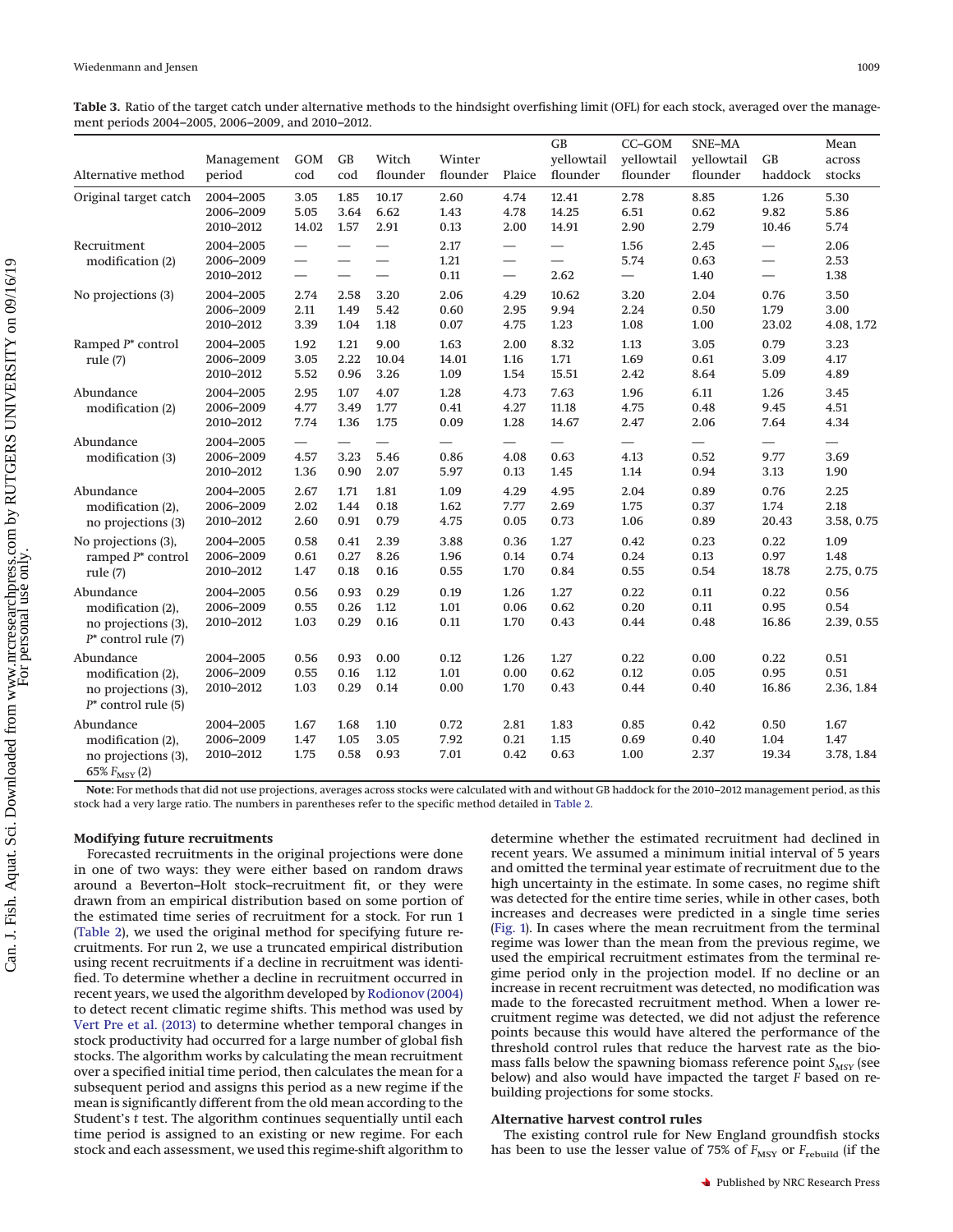<span id="page-4-0"></span>**Fig. 1.** Recruitment regimes estimated using the regime shift detection algorithm of [Rodionov \(2004\)](#page-12-17) following [NEFSC \(2002,](#page-12-11) [2005,](#page-12-12) and [2008;](#page-12-13) dot-dashed, dashed, and dotted gray lines, respectively) compared with the estimated recruitment from the most recent assessment (solid black line). The solid gray line is the estimated regime using the most recent recruitment estimates. Recruitment for Georges Bank (GB) haddock is plotted on the log scale due to a few very large recruitments. Refer to [Table 1](#page-1-0) for description of other stocks.



population is in need of rebuilding). We evaluated a total of seven control rules (runs 1–7), with the historical target *F* used in run 1. For runs 2 and 3, the target *F* was set to 65% and 75%, respectively, of the estimated  $F_{\text{MSY}}$  in each projection, regardless of whether or not it was lower than the estimated *F*rebuild. Control rules for runs 4–7 were variations of the threshold-based *P\** control rule [\(Shertzer et al. 2008\)](#page-12-19). The general *P\** approach uses the point estimate of the management OFL and assumes that the point estimate is the median of a lognormal distribution with a specified coefficient of variation (CV). The catch target is determined by selecting a percentile of the management OFL distribution below the median. Selecting the 40th percentile as the target implies a 40% chance of overfishing  $(P^* = 0.4)$  if the management OFL is unbiased. This approach results in the catch target being lower than the median (point estimate), and the size of this buffer increases with a lower percentile (target *P*\*) for a given CV or a higher assumed CV for a given percentile. We explored options where the target *P*\* declines (and buffer between the target catch and the OFL increases) as biomass falls below S<sub>MSY</sub>. For runs 4 and 5, the control rules were based on the Mid-Atlantic Fishery Management Council's control rule, where the target *P*\* is 0.4 when biomass is above  $S_{\rm MSY}$  and declines linearly as biomass drops below the target until reaching 10% of  $S_{\text{MSY}}$ , at which point the fishery is closed. The difference between the control rules in

runs 4 and 5 was in the assumed CV of the management OFL distribution (0.5 and 1.0, respectively; [Fig. 2\)](#page-5-0). Use of a CV of 1.0 was based on the simulation testing of [Wiedenmann et al. \(2017\)](#page-12-20) but also on the recommendation of [Brooks and Legault \(2016\),](#page-12-8) while 0.5 was selected as a less conservative option. The control rules were nearly identical in runs 6 and 7, with the difference being that fishing was still allowed at low biomass levels. For the control rules in runs 6 and 7, the assumed CVs of 0.5 and 1.0 were used, respectively, and a fixed target *P*\* was applied when the stock was at or below 20% of  $S_{MSY}$  [\(Fig. 2\)](#page-5-0).

#### **Projected or fixed catch targets**

In addition to using the standard projections (projection run 1), we explored two alternatives. One alternative (run 2) was to project only to the first year of the management period and fix the target catch for the remainder of the management period. For example, target catches were set for 2004 and 2005 following the 2002 assessment, so biomass would be projected from 2002 to 2004, and the catch at the target *F* (specified in the control rule) in 2004 would also be used in 2005. Alternatively, no projections were done (run 3) and the catch target for the management period was calculated using the target *F* and the initial abundance in the projection model. Using the same example, the target catch in 2004 and 2005 would be based on the catch at the target *F* using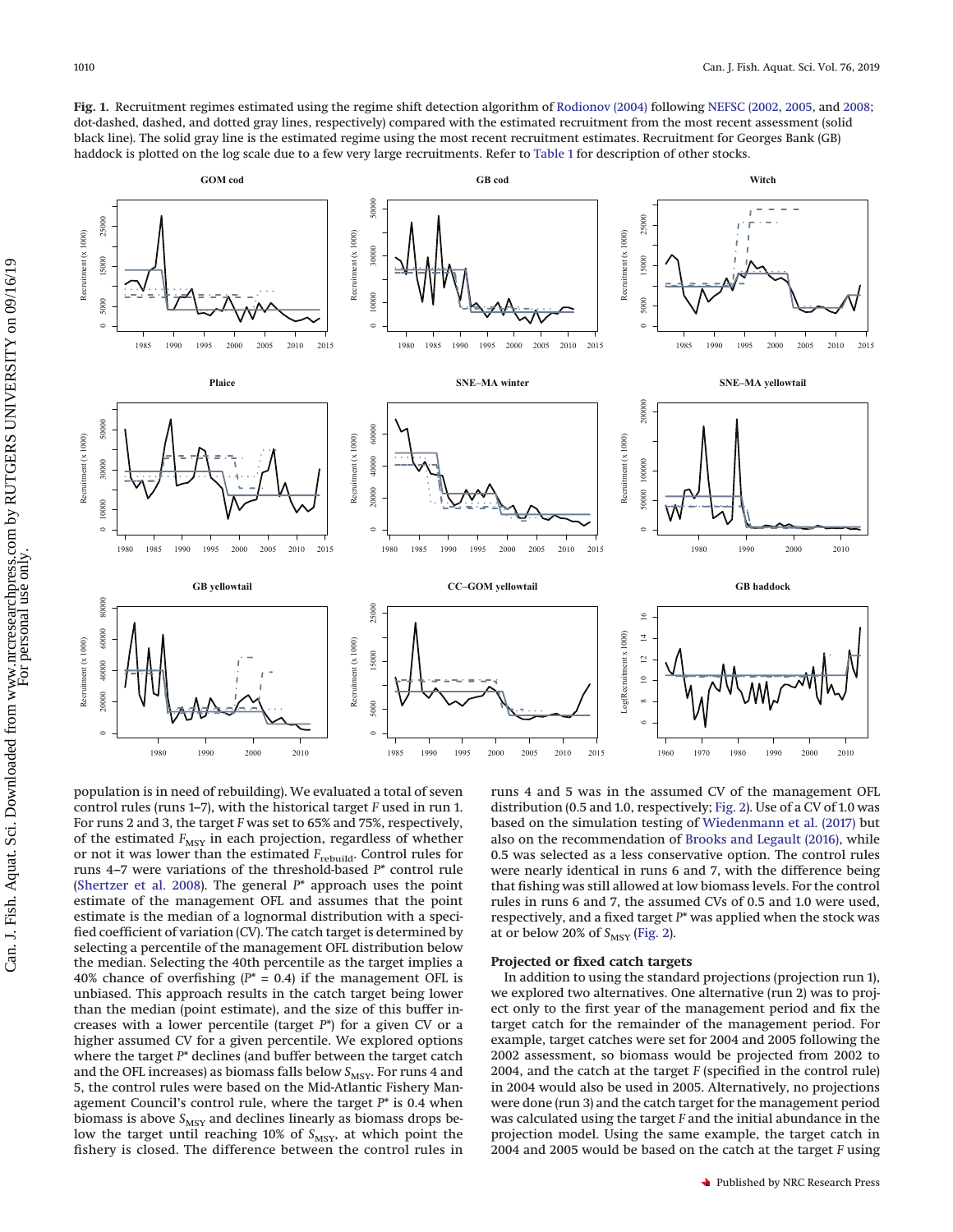<span id="page-5-0"></span>**Fig. 2.** Two versions of the ramped *P*\* control rule, where the buffer size increases (smaller acceptable biological catch (ABC)/overfishing limit (OFL)) as biomass falls below spawning biomass target (*S<sub>MSY</sub>*). In version one, the fishery is shut down when spawning biomass *S* falls below 10%  $S_{\rm MSY}$  (solid lines). In version two, a fixed buffer is used when biomass falls below 20%  $S_{\rm MSY}$  (dashed lines). Black and gray lines are for assumed coefficients of variation (CVs) of the OFL distribution of 1.0 and 0.5, respectively. The OFL used in the control rule is what was estimated as the OFL following each assessment (i.e., what we are calling the management OFL).



the estimated initial abundance-at-age in 2002. Runs 2 and 3 were explored as more conservative options because projections for these stocks generally predicted increases in biomass that were overly optimistic [\(Brooks and Legault 2016;](#page-12-8) [Wiedenmann and](#page-12-6) [Jensen 2018\)](#page-12-6).

#### **Alternative methods for setting catch targets: smoothing of catch targets**

All of the methods described thus far only use output from the most recent assessment when estimating catch targets (although the REB abundance adjustment modified the output based on past levels of error). Using only the most recent assessment can result in a large change in the target catch between assessments if the current biomass estimate differs substantially from the projected biomass from the previous assessment. We evaluated three methods for smoothing the estimated catch targets: (1) use only the most recent information from the assessment when setting catch targets (i.e., no smoothing; the status quo approach); (2) constrain the catch targets based on the most recent assessment to only allow for annual changes of ±20%; and (3) use a weighted average of the catch target from the previous assessment and the current catch targets. For run 2, if  $C_{\text{target}}^*(t + 1)$  is the new target catch in year *t* + 1 based on the projection, then the actual catch target in year  $t + 1$  will be

$$
\begin{aligned} \text{(2)} \qquad \quad & C_{\text{target}}(t\,+\,1) \\ & = \begin{cases} \max\left[0.8\cdot C_{\text{target}}(t),\, C_{\text{target}}^*(t\,+\,1)\right] & C_{\text{target}}^*(t\,+\,1) > C_{\text{target}}(t) \\ \min\left[1.2\cdot C_{\text{target}}(t),\, C_{\text{target}}^*(t\,+\,1)\right] & C_{\text{target}}^*(t\,+\,1) < C_{\text{target}}(t) \end{cases} \end{aligned}
$$

For run (3), if  $C_{\text{prev}}$  is the target catch in the final year of the previous management period, then the target catch in year *t* is a weighted average of  $C_{\text{prev}}$  and  $C^*_{\text{target}}(t)$ :

$$
(3) \qquad C_{\text{target}}(t) = (1 - w) \cdot C_{\text{prev}} + w \cdot C_{\text{target}}^*(t)
$$

where *w* represents a weighting factor. Values of *w* between 0 and 1 are possible, but we used an even weight (*w* = 0.5) for run 3. Note that we used the smoothed catches, regardless of whether or not they were above the estimated OFL at the time (covered in more detail in the Discussion).

#### **Calculating performance of the alternative methods**

The alternative methods produced different target catches for each management period for each stock, and the next step was to try to understand what impact such changes in target catches would have had on the stock. Alternative target catches lower or higher than the original target catches could have resulted in growth or decline in the stock, respectively. In MSE simulations, the impacts of such catches would change the abundance of the stock over some period, which would potentially be identified in later assessments, and catches would be adjusted accordingly based on the management strategy being tested in the closed loop of the simulation. Here, we have one realization for each stock, with abundance in a given year driven by past catches and stock productivity.

For each stock, we obtained estimated abundance-, mass-, selectivity-, and maturity-at-age and management reference points from the most recent age-based stock assessment that has passed review for each stock. For six of the stocks, the most recent assessment was in 2017 [\(NEFSC 2017](#page-12-10)*b*), but for Georges Bank (GB) yellowtail flounder (*Limanda ferruginea*), GB cod (*Gadus morhua*), and witch flounder (*Glyptocephalus cynoglossus*), recent age-based assessments did not pass review. For these stocks, we used the most recent assessment that passed review [\(NEFSC 2012](#page-12-21) for GB cod; [Legault](#page-12-22) [et al. 2013](#page-12-22) for GB yellowtail flounder; and [NEFSC 2015](#page-12-23) for witch flounder), and we address the caveats for using estimates from these stocks in the Discussion. With estimates from the most recent assessment, we could calculate the hindsight OFL in each year and compare our new target catches with these estimates. Such an approach would tell us if catches were above or below the hindsight OFL in a given year, but it does not take into account the changes in stock size (and the OFL) that would have occurred under alternative target catches. An alternative approach could be that for each time series of catches (2004–2012) from the different methods, forecast the impact that such catches would have had on the stock. In other words, start the population for a given stock at the 2004 abundance (estimated from the most recent assessment), with future abundance based on the resulting mortality from the new target catches, and recruitments each year (which could be either fixed at their estimated values or allowed to change as stock size changes). While this approach would allow us to measure the cumulative impact of different catches on the stocks, our target catches are based on outputs from sequential assessments, and changes in stock status over time following one assessment would likely have changed the estimates from later assessments. For example, if an alternative method produced target catches much higher than the original target catches following the 2002 assessment, such catches could have driven the stock to very low levels, and subsequent assessments would likely have detected such a crash, and catch targets would have been adjusted accordingly.

Given the limitations of both of these approaches, we opted for a third approach. We applied the target catches from each management period to each stock and only evaluated the impact such catches would have had on the stock over that management period. The impact of each alternative method for setting catch targets was therefore independent across assessment periods. Doing so allowed for the population size (and the hindsight OFL) to change over time in response to new target catches, but such changes are quantified separately for each management period for each stock. For management periods 1, 2, and 3, we started the population at the estimated abundance from the most recent assessment in the first year of the period (2004, 2006, or 2010). Recruitment in subsequent years was based on the annual estimates from the most recent assessment. We explored allowing for dynamics changes in recruitment based on changes in spawning biomass (determined from stock–recruit fits to the model estimates), but found little difference in the results. For each stock, this approach produced dynamic estimates of the hindsight OFL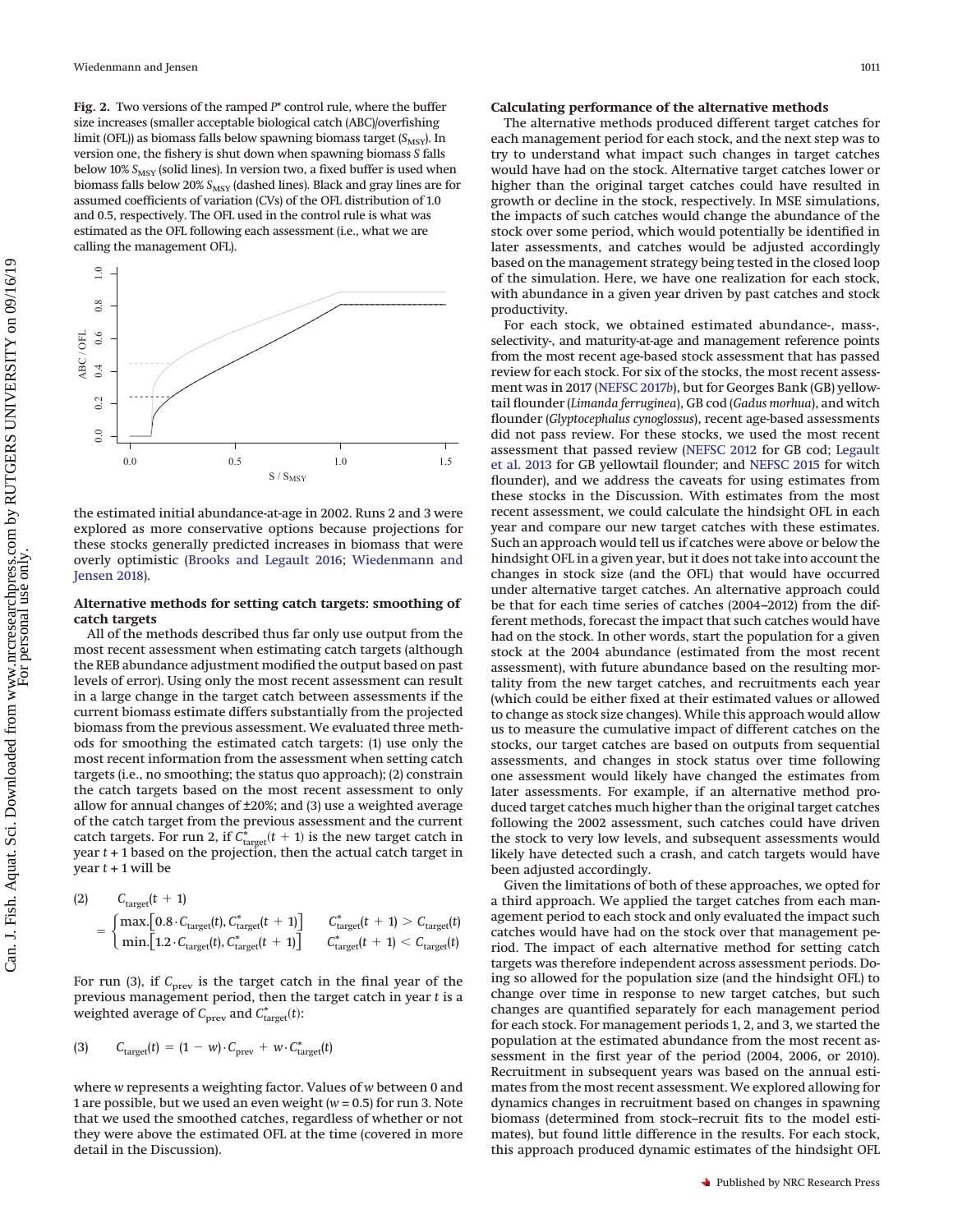<span id="page-6-0"></span>**Fig. 3.** Ratio of the original target catch set for management in a given year to the hindsight OFL in that year for each stock. Points for a stock represent the values across years (2004–2012). Note that the hindsight OFL used here is the static estimate based on the fixed estimates of abundance from the most recent assessment. We used the static and not the dynamic hindsight OFL here because in some cases the target catches were so high that it caused the population to crash, resulting in very low hindsight OFL estimates in some years and therefore very high ratios of the target catch/hindsight OFL.



for each management period independently, and we compared target catches under each alternative method with the resulting dynamic hindsight OFL to determine which methods, if any, would have consistently reduced the magnitude of overfishing for groundfish. We also calculated the proportion of times during each management period in which a given method would have caused overfishing (calculated across years and stocks for the management period) and would have caused a collapse of the stock. We defined a collapse as any year in which the target catch was ≥95% of the exploitable biomass in that year. In such cases, the maximum instantaneous fishing mortality rate resulting from the catch was capped at 3.0, preventing the stock biomass from dropping below 0.

# **Results**

The actual target catches used for management of New England groundfish from 2004 to 2012 frequently exceeded the hindsight OFLs for most stocks [\(Fig. 3\)](#page-6-0). For seven of the nine stocks, the original target catch was above the hindsight OFL in all years evaluated. In total, the actual target catch was above the hindsight OFL 94% of the time, and it was more than twice the hindsight OFL 71% of the time across stock between 2004 and 2012. The actual target catches were only below the hindsight OFL for SNE–MA winter flounder (*Pseudopleuronectes americanus*) following the 2008 assessment (where the target *F* was near 0) and for SNE–MA yellowtail flounder following the 2005 assessment.

Because target catches were almost always above the hindsight OFL for these groundfish between 2004 and 2012, we first looked for the different approaches that consistently resulted in target catches that were consistently below the original target catches. In [Fig. 4,](#page-7-0) the ratio of the alternative to the original target catches is shown for the different approaches. For a given alternative, all other approaches were unchanged to explore the sole impact of the alternative method. Both methods for adjusting the terminal abundance reduced the target catches in most instances. The retrospective adjustment of terminal biomass resulted in a median

decrease of 15% (interquartile range (IQR) of 2%–31%), while the relative error adjustment resulted in a larger median reduction (23%), but a broader range too (IQR between a 2% increase to 45% decrease). For the alternative control rules, the only difference between the *P*\* control rules resulted from the assumed CV (0.5 or 1.0) and not the ways in which the buffer size differed at low biomass levels (see [Fig. 2\)](#page-5-0), although there were differences when biomass adjustments were used in conjunction with these control rules (see below). The ramped *P*\* control rules using a CV of 1.0 resulted in the largest overall reduction (26%; IQR 11%–35%), followed by the ramped  $P^*$  option with a CV of 0.5 (20% reduction; IQR 3%–30%). The largest single reduction occurred when no projections were used (fixing the target catch over the assessment interval based on the terminal biomass estimate), resulting in a 37% decrease (IQR 14%–50%) in target catches, on average across stocks. Accounting for declines in recruitment only had a substantial reduction in target catches for three stocks (SNE–MA winter flounder, SNE–MA yellowtail flounder, and CC–GOM yellowtail flounder), reducing the target catch by 29% on average for these stocks (IQR 5%–45%). Attempts to smooth the target catch tended to result in target catches that were comparable or higher than the original target catch that used the unsmoothed values, so we therefore excluded these catch smoothing methods from subsequent analyses [\(Fig. 4\)](#page-7-0).

The results in [Fig. 4](#page-7-0) explore the effect that a single factor had on the target catches, but we also evaluated the impact of different methods in combination with one another. Although many methods resulted in declines in the target catches relative to the actual target catch, such declines may still have been insufficient to prevent overfishing. We therefore calculated the impact that combined methods had on limiting overfishing. For each stock we calculated the ratio of mean target catch to the hindsight OFL over each management period, with the hindsight OFL dynamic here based on the impact that the target catches would have had on stock abundance over the management period [\(Table 3\)](#page-3-0). For each management period, we also calculated the proportion of times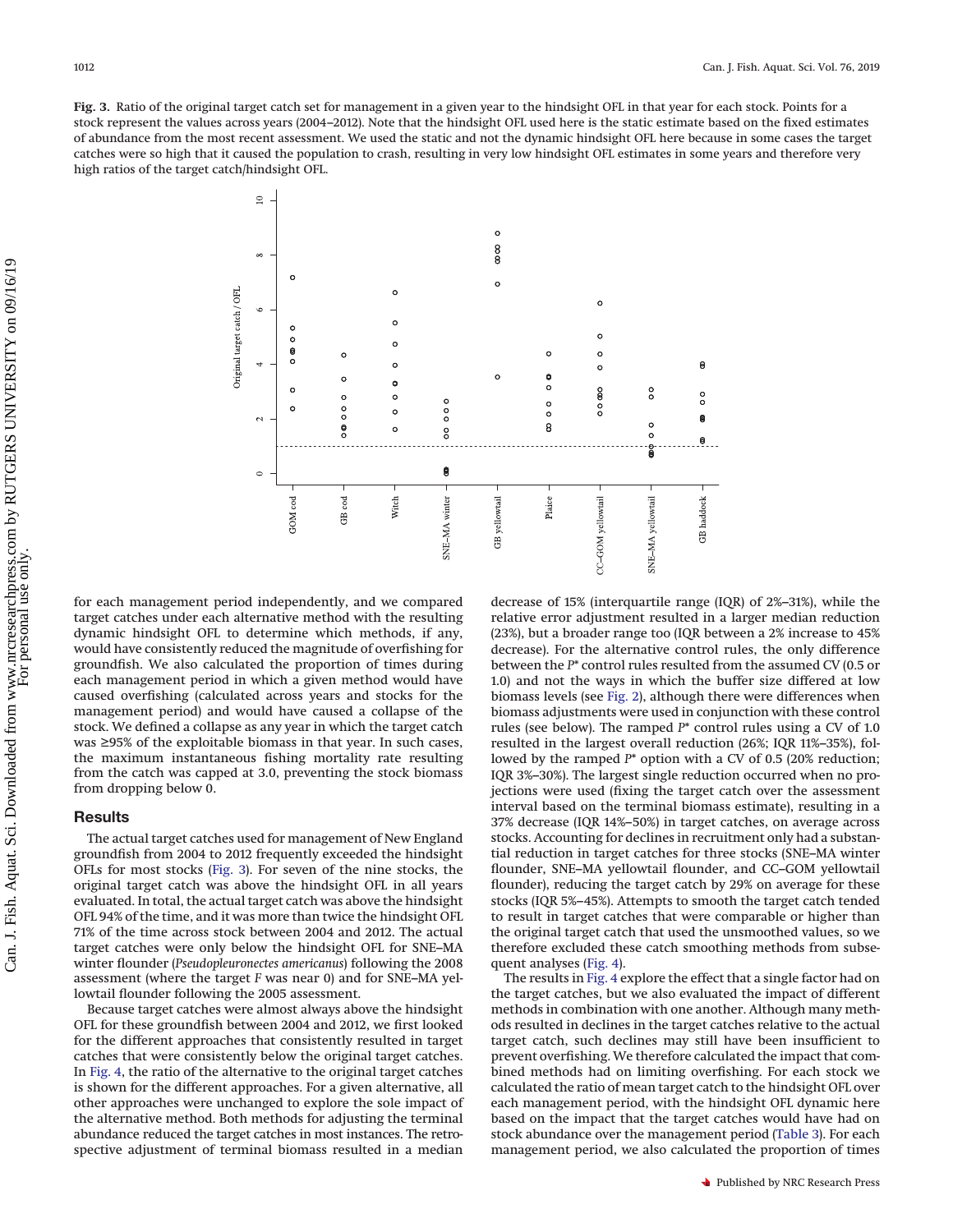<span id="page-7-0"></span>**Fig. 4.** Ratio of the target catch under the alternative approach to the original target catch, across years and across stocks for a given method. The different approaches are separated by different shading, and the number (*x* axes) refers to the specific approach detailed in [Table 2.](#page-2-0) For the recruitment modification plot, results are separated out by specific stocks.



that the target catch would have resulted in overfishing or resulted in a collapse of the stock [\(Fig. 5\)](#page-8-0). In some cases, the target catch was so high that it was ≥95% of the exploitable biomass for a stock, and we called such cases a collapse of the stock. Under the

original target catches, overfishing would have occurred in 100%, 86%, and 88% of the time in management periods 1 (2004–2005), 2 (2006–2009), and 3 (2010–2012), respectively, while a collapse would have occurred 27%, 42%, and 30% of the time for these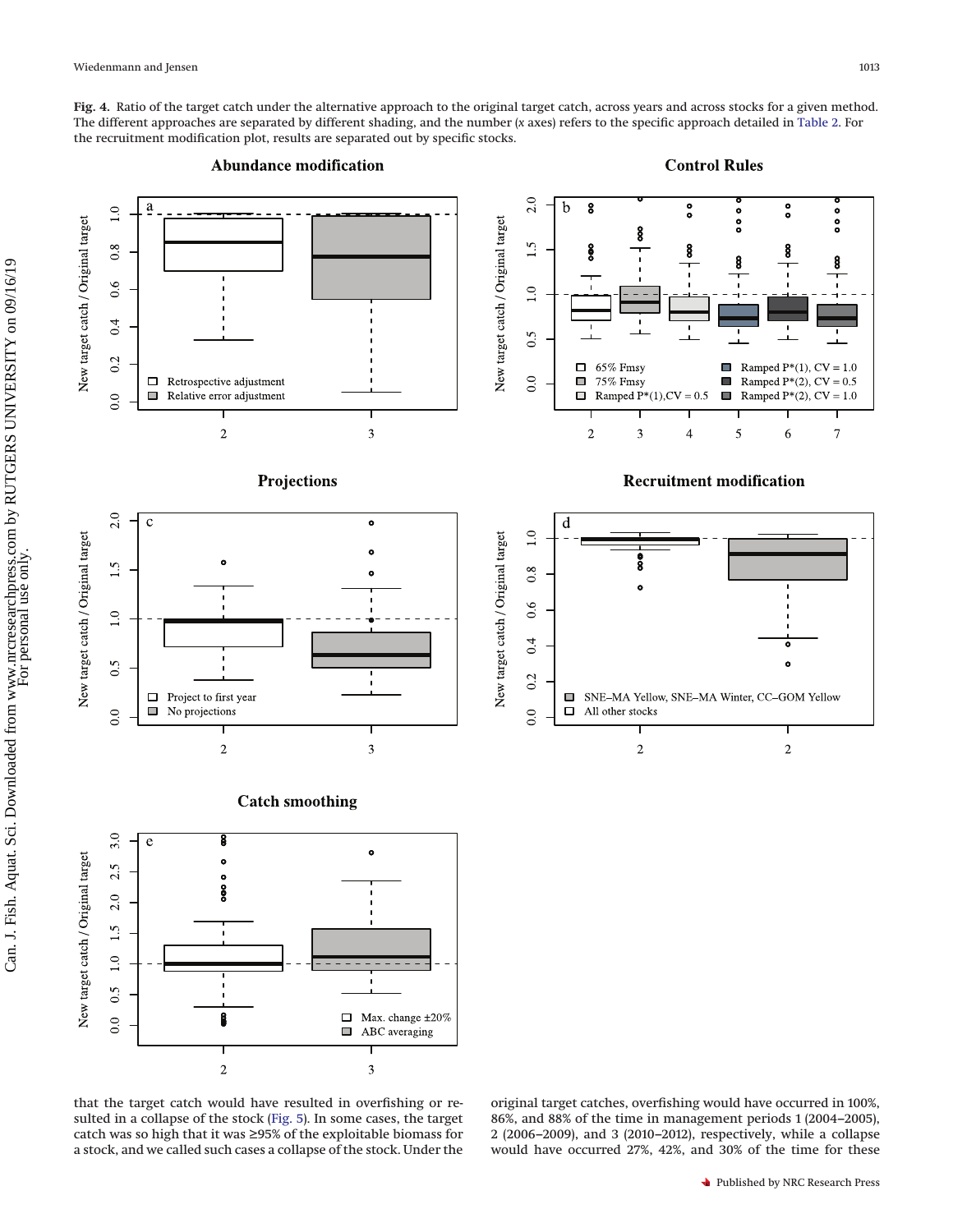<span id="page-8-0"></span>**Fig. 5.** The proportion of times that the target catch would have resulted in overfishing (*a*) and where the target catch would have been greater than 95% of the exploitable biomass (*b*) for alternative catch setting methods. We calculated the proportion individually for each management period, but the values were similar across periods for each method, so we averaged them together for each method. "Orig. target" refers to the original target catch set for management, NP refers to no projections, AM refers to modifying abundance, *P*\* refers to the ramped control rule (option 7) and 75% and 65% refer to control rule options 2 and 3, respectively [\(Table 2\)](#page-2-0). When multiple approaches are listed, it means they were used in combination (e.g., NP, *P*\* means no projections were done and the *P*\* control rule was used). The horizontal dashed line at 0.5 in panel (*a*) delineates where overfishing is more likely to occur.



periods (means across periods are shown in [Fig. 5\)](#page-8-0). Not doing projections would have resulted in declines in the catch/hindsight OFL ratio in all instances except for GB haddock (*Melanogrammus aegelfinus*) following the 2008 assessment (the 2010–2012 management period; reasons for this are detailed in the Discussion). Across stocks, not doing projections resulted in mean decreases in the catch/hindsight OFL of 21%, 48%, and 42% for management periods 1, 2, and 3, respectively (the 42% mean for period 3 omits GB haddock in the calculation due to the very large ratio). Using retrospective adjustments of abundance (a Mohn's  $\rho$ -adjustment) resulted in respective 28%, 27%, and 26% mean decrease across management periods in the catch/hindsight OFL, while using the relative error adjustment resulted in a 27% decrease in period 2 and a 50% reduction in period 3 [\(Table 3\)](#page-3-0). The ramped *P*\* control rule (option 7 in [Table 2\)](#page-2-0) alone would have reduced the mean catch/hindsight OFL in management periods 1 and 2 by 42% and 28%, respectively, but would have resulted in an increase in the target catch/hindsight OFL of 87% for management period 3. This large mean increase was driven primarily by SNE–MA winter flounder, which had a very low original target *F* for this management period; when this value was removed, the ramped *P*\* control rule only resulted in a 4% increase. Modifying the future recruitments only had an impact on SNE–MA yellowtail flounder, CC– GOM yellowtail flounder, and SNE–MA winter flounder, reducing the catch/hindsight OFL by 44%, 9%, and 24% for each management period, with the largest reductions occurring for SNE–MA yellowtail in management periods 1 and 3 and for CC–GOM yellowtail in period 1 [\(Table 3\)](#page-3-0).

Although these methods alone tended to reduce the magnitude of overfishing, they did not end overfishing in most cases [\(Table 3\)](#page-3-0), but they did reduce the frequency of stock collapses [\(Fig. 5\)](#page-8-0). Only when certain methods were combined was the frequency of overfishing reduced below 50%, meaning overfishing was less likely to occur across these groundfish stocks. Using the ramped *P*\* control (option 6 in [Table 2\)](#page-2-0) rule without projections, overfishing would have occurred 41% of the time, on average, with stock collapses occurring 10% of the time (the collapses were witch flounder in the 2006–2009 management period and GB haddock in the 2010–2012 management period). When the ramped *P*\* control rule was used without projections and with a  $\rho$ -adjustment to abundance, overfishing would have occurred even less frequently (25% of the time), and the only collapse would have been for GB haddock in the 2010–2012 management period. Using the 75% or 65%  $F_{MST}$ control rule resulted in overfishing more often than not, even when used with no projections and an abundance modification (63% and 58%, respectively), although these methods did reduce the frequency of stock collapses [\(Fig. 5\)](#page-8-0).

These combined alternative methods were able to reduce the frequency and magnitude of overfishing across most stocks, but limiting overfishing is not the only objective of fisheries management, otherwise the solution would be to just shut the fishery down. In [Fig. 6,](#page-9-0) we show the aggregate yield across management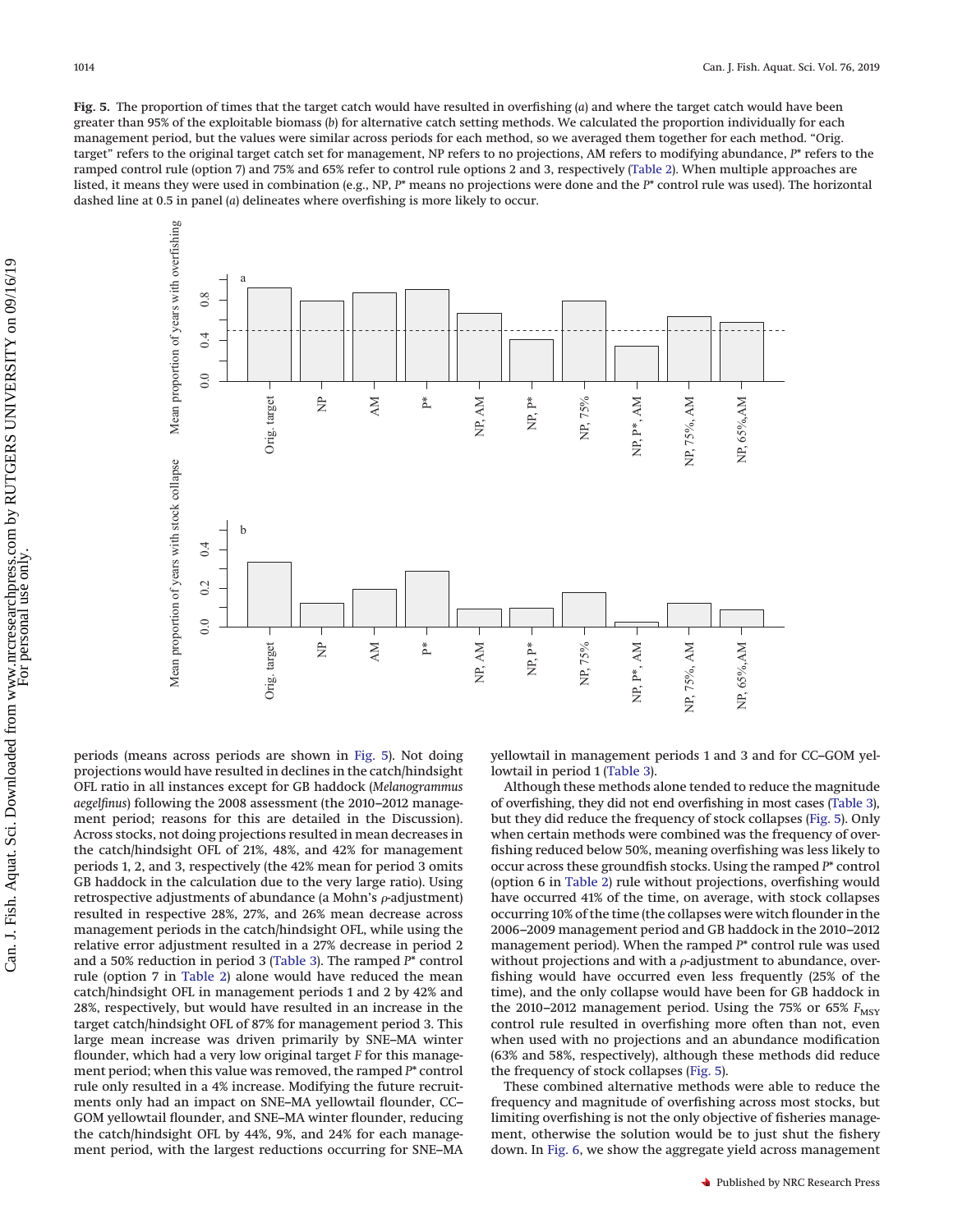<span id="page-9-0"></span>**Fig. 6.** For each management period (2004–2005, 2006–2009, and 2010–2012), the aggregate catch by method across stocks including (*a*) and excluding (*b*) GB haddock is shown. Catch is relative to the original target catch set for management. Obs\_C refers to the observed catch, NP refers to no projections, AM refers to modifying abundance, *P*\* refers to the ramped control rule (option 7), and 75% and 65% refer to control rule options 2 and 3, respectively [\(Table 2\)](#page-2-0). When multiple approaches are listed, it means they were used in combination (e.g., NP, *P*\* means no projections were done and the *P*\* control rule was used).



periods for a subset of methods (yield is shown with and without haddock due to the scale of haddock catches relative to all other groundfish; [Figs. 6](#page-9-0)*a* and [6](#page-9-0)*b*, respectively). Although reductions in catches were very large relative to the actual target catch (being 51%–82% lower depending on the method and management period, excluding GB haddock), the actual catches that occurred for these stocks were also lower than the target (34%–40% lower, excluding haddock). Therefore, some of the combined methods did not result in as drastic reductions relative to the actual catch that occurred. For example, fishing at 75% of the estimated  $F_{\text{MSY}}$ , without projections and with a  $\rho$  modification resulted in target catches 31%, 29%, and 19% lower than the aggregate catch (without haddock) in management periods 1, 2, and 3, respectively. In contrast, the ramped *P*\* control rule (option 6 in [Table 2\)](#page-2-0) without projections resulted in reductions of 35%, 44%, and 36% for the same management periods and reductions of 60%, 60%, and 51% when combined with the  $\rho$ -adjustment. These reductions are relative to the actual catches, which still resulted in overfishing for many stocks. When compared with the OFL, some of the combinations of methods resulted in considerable foregone yield to the fishery. For example, for the more conservative combination of methods explored (the ramped *P*\* control rule with a CV of 1.0, no projections, and a  $\rho$ -adjustment to abundance), target catches were below 30% of the hindsight OFL in most management periods (and below 50% in all periods) for GB cod, SNE–MA winter flounder, SNE–MA yellowtail flounder, and CC–GOM yellowtail flounder [\(Table 3\)](#page-3-0). This version of the ramped *P*\* control rule allowed for fishing even at very low levels of biomass, but when the version that shut down the fishery when biomass falls below 10% of S<sub>MSY</sub> was used (in conjunction with abundance modifications and no projections), target catches would have been set to 0 for GB cod and SNE–MA yellowtail in management period 1 and for SNE–MA winter flounder in periods 2 and 3 [\(Table 3\)](#page-3-0).

# **Discussion**

We conducted a retrospective evaluation of alternative management strategies for stocks in the New England groundfish complex that have had recent history of target catches resulting in overfishing. In many cases the original target catches were unsustainable and would have resulted in stock collapses had the target catch been achieved. We evaluated (*i*) alternative harvest control rules, (*ii*) whether or not to do projections, (*iii*) whether the inputs to the projections (starting abundance and future recruitments) should be modified, and whether the target catches should be smoothed to prevent large changes from year to year. The greatest reductions in target catches resulted when no projections were done and the target catch was fixed over the management period. Large reductions in target catches also occurred when a downward adjustment was made to the starting abundance in the projections. Neither approach alone was sufficient to prevent overfishing for most stocks, but when used in conjunction with one another or with an alternative control rule that reduced the target harvest rate as biomass fell below the target, the magnitude and frequency of overfishing was greatly reduced for most stocks. Attempts to adjust recruitment based on perceived changes over time were also effective for a few stocks, while attempts to smooth changes in the target catches were counterproductive and often resulted in increases in the target catches.

Projections are an integral part of natural resource management [\(Clark et al. 2001\)](#page-12-24), and in fisheries projections are used in the setting of target catches and in rebuilding analyses to determine rebuilding schedules under different harvest rates (e.g., [Brodziak](#page-12-15) [et al. 1998;](#page-12-15) [Punt 2010\)](#page-12-25). Projections require many assumptions, and catch targets estimated in later years of the projection period are conditioned on achieving the target *F* in earlier years. If assumptions are not met early in the projected time period, this error becomes compounded in later years because the achieved *F* con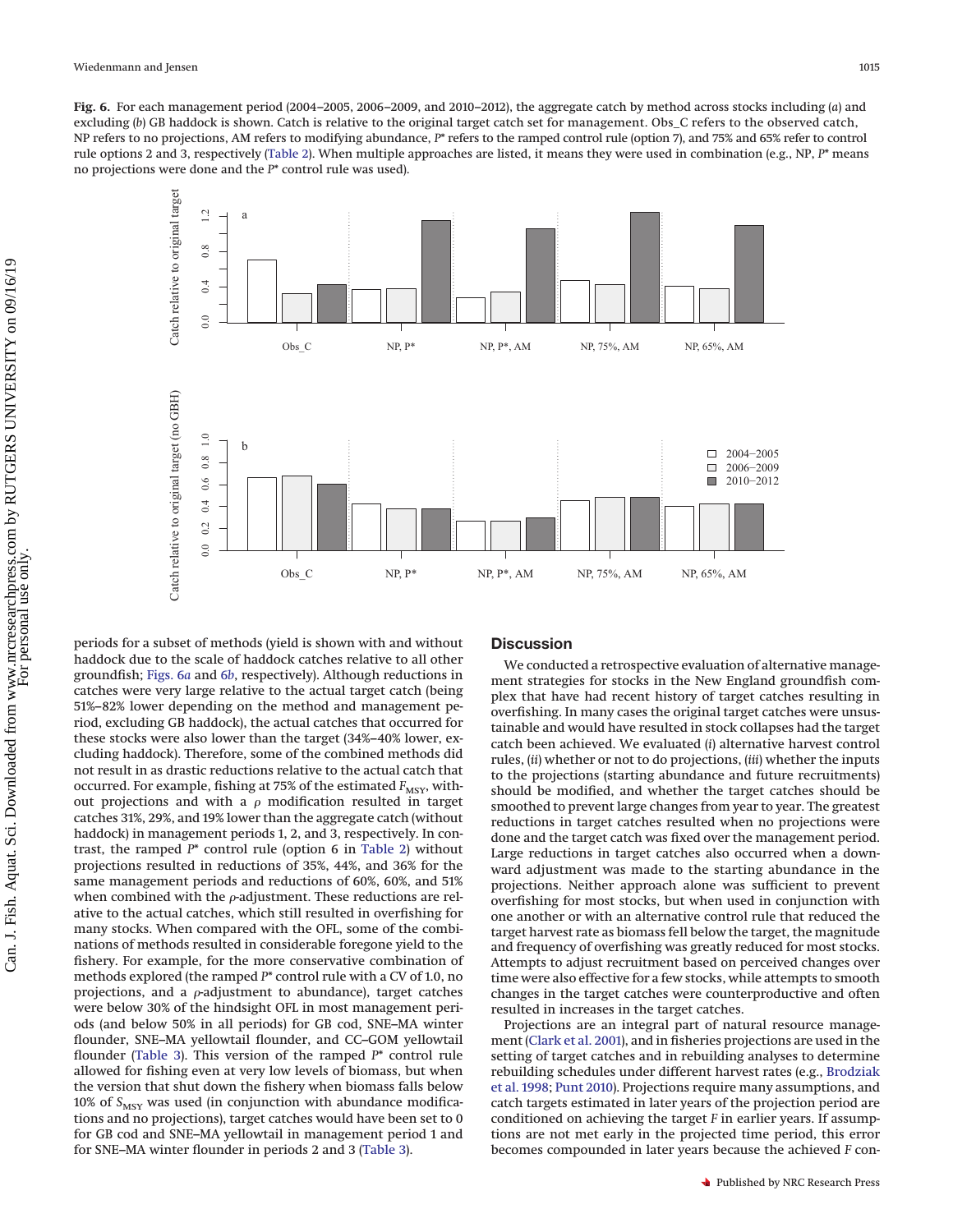tinues to deviate from the target, and this snowballing effect can be particularly problematic for stocks that are projected to increase in size under the target *F*. The groundfish stocks we evaluated were all below the spawning biomass target  $(S_{MSY})$ , at least initially, and projections all used target harvest rates that resulted in predicted increases in biomass and catch over time in the model. Updated assessments, however, indicated that terminal biomass was consistently overestimated in earlier assessments for these stocks [\(Wiedenmann and Jensen 2018\)](#page-12-6). These projections started with inflated estimates of abundance and expected this abundance to increase over time [\(Brooks and Legault 2016\)](#page-12-8). Target catches from the projections therefore increased over time, often to levels that would have caused the stock to collapse had the target catch been realized. The exception to this pattern was GB haddock, which after a few very large recruitments during our study period was estimated to be above the biomass target in 2007 [\(NEFSC 2008\)](#page-12-13). For this stock, projections indicated a decline in catch over time as the biomass approached the target, such that not doing projections resulted in higher target catches than if they had been done. Our finding is therefore that projections should not be the basis for setting catch targets for groundfish that are depleted and expected to increase. That is, we should not base future catch targets on predicted increases in abundance that may or may not be realized. This policy was recently adopted by the Scientific and Statistical Committee of the New England Fishery Management Council for the setting of the acceptable biological catch (ABC) for groundfish. Although our finding is specific to the New England groundfish stocks we evaluated, exploration into the use and efficacy of projections in other regions is warranted.

Prior to this work, the primary approach for dealing with uncertainty in the stock assessment estimates in New England groundfish was to do a retrospective ( $\rho$ ) adjustment to the terminal biomass for assessments with a strong retrospective pattern (e.g., [NEFSC 2008,](#page-12-13) [2012,](#page-12-21) [2015,](#page-12-23) [2017](#page-12-10)*b*). Operationally, a strong pattern has been defined as when the adjusted terminal biomass falls outside of the confidence bounds of the terminal biomass estimate [\(Brooks and Legault 2016\)](#page-12-8). We evaluated doing adjustments regardless of the magnitude of the adjusted biomass, in part because estimates of assessment uncertainty were not always available in the assessments, but also because past work showed that  $\rho$ is a poor predictor of changes in biomass estimates in future assessments [\(Brooks and Legault 2016;](#page-12-8) [Wiedenmann and Jensen](#page-12-6) [2018\)](#page-12-6). In some cases, terminal biomass estimates from assessments with small positive retrospective patterns were revised substantially downward in later assessments. Although our work here and earlier work of [Brooks and Legault \(2016\)](#page-12-8) showed that such adjustments alone were insufficient to end overfishing in most cases, their continued use is warranted, as they did reduce the magnitude of overfishing when applied.

Research has shown that recruitment and overall stock productivity is largely driven by environmental forcing [\(Gilbert 1997;](#page-12-26) [Vert Pre et al. 2013\)](#page-12-18), such that attempts to accurately forecast large changes in recruitment could result in more sustainable catch limits [\(Szuwalski and Punt 2013;](#page-12-27) [Punt et al. 2014\)](#page-12-28). For New England groundfish, however, we found that such attempts were only effective for a few stocks. This finding was driven by the fact that declines in recruitment were often not detected by the regime shift algorithm we used, despite overall declines in recruitment for many stocks [\(Fig. 1\)](#page-4-0). We evaluated different parameterizations of the algorithm and found little difference in our results. There are a number of possible approaches we could have explored to detect trends in recruitment, but their impact would likely have been small for the stocks where no decline was detected. Many of the assessments overestimated total abundance and recruitment in the final years of the model, such that no decline in recruitment was apparent in the time series used in the regime detection algorithm. Thus, trying to account for changes in recruitment is particularly challenging for stocks with strong retrospective patterns. Also, even if changes in recruitment had been accurately captured in the projections, the impact on the target catches was smaller than if the starting abundance was correct [\(Brooks and](#page-12-8) [Legault 2016\)](#page-12-8). This reduced effect is due to the fact that it takes 3 or more years for most of the recruits to enter the fishery, such that the impact of accurate recruitment forecasts only becomes apparent towards the end of longer projection intervals [\(Brooks](#page-12-8) [and Legault 2016\)](#page-12-8).

Many MSE-based studies have evaluated the performance of different harvest control rules and in general found that control rules that are more conservative as biomass declines perform well overall and are often better suited for limiting overfishing and reducing the risk of becoming overfished and also allowing for more rapid recovery of depleted stocks than options that apply a fixed harvest rate [\(Punt 2003;](#page-12-29) [Punt et al. 2008;](#page-12-30) [Benson et al. 2016;](#page-12-31) [Wiedenmann et al. 2017\)](#page-12-20). Our findings for New England groundfish are in agreement with these simulation-based studies, as using the ramped *P*\* control rule had a lower risk of overfishing or of stock collapse compared with using 75% or even 65% of  $F_{\text{MSY}}$ . However, use of the ramped control rule in conjunction with a biomass adjustment often resulted in target catches being very conservative for some groundfish stocks (catch < 20% of the hindsight OFL). In particular, using a ramped control rule that closes the fishery at low biomass would have set target catches to 0 in some years in instances in our analysis. While very low catches or even closure of a fishery may be warranted in certain cases, they can present challenges in a mixed stock fishery such as groundfish where species are caught together. A "choke" stock with tight catch restrictions could limit the ability to catch the total allocation for stocks in good condition. This is already occurring for some groundfish stocks (e.g., catches of GB haddock are limited in part by restrictive catch limits for GB yellowtail flounder and GB cod). Thus, although our work showed that ramped control rules performed better than the current control rule at limiting overfishing, adoption of such a control rule would require careful evaluation of the impacts on the fishery as a whole. MSE studies tend to focus on control rule performance using single-species models, but development of models that capture dynamics of mixed stock fisheries such as New England groundfish is needed.

Our finding that approaches to smooth the target catch performed poorly is not surprising given the history of overfishing for the groundfish stocks in our analysis. That is, when prior catches resulted in overfishing for a stock, using a weighted average of past and current catch targets will likely result in continued overfishing. In our analysis, we used the smoothed target catch, regardless of whether or not it was above the estimated OFL at the time, which is currently not allowed under US law (gradual reductions in the ABC, called phasing-in, are allowed if it is below the estimated OFL; [Federal Register 2015\)](#page-12-32). During the period of our analysis, gradual changes in the target fishing mortality rate were used in rebuilding plans for some New England groundfish stocks that allowed for  $F > F_{MSY}$  in early years of the rebuilding period (see [Wiedenmann and Jensen 2018](#page-12-6) for more details), so using smoothed target catches above the OFL would not necessarily have been rejected outright. In our work, the smoothed target catches were often below the original target catch [\(Fig. 4](#page-7-0)*e*), but still resulted in overfishing in many cases due to overestimated abundance in assessment. Thus, care is needed when using a phased-in or smoothing approach, particularly for stocks with strong retrospective patterns where abundance (and the OFL) may be overestimated.

A caveat of our work is that we are using the updated model estimates to evaluate the performance of historical catch targets. In MSE simulations, the true abundance of the stock is known in the operating model, so the impact that different management strategies have on a stock is known. Here, we relied on the most recent assessment estimates as our measure of "truth", but it is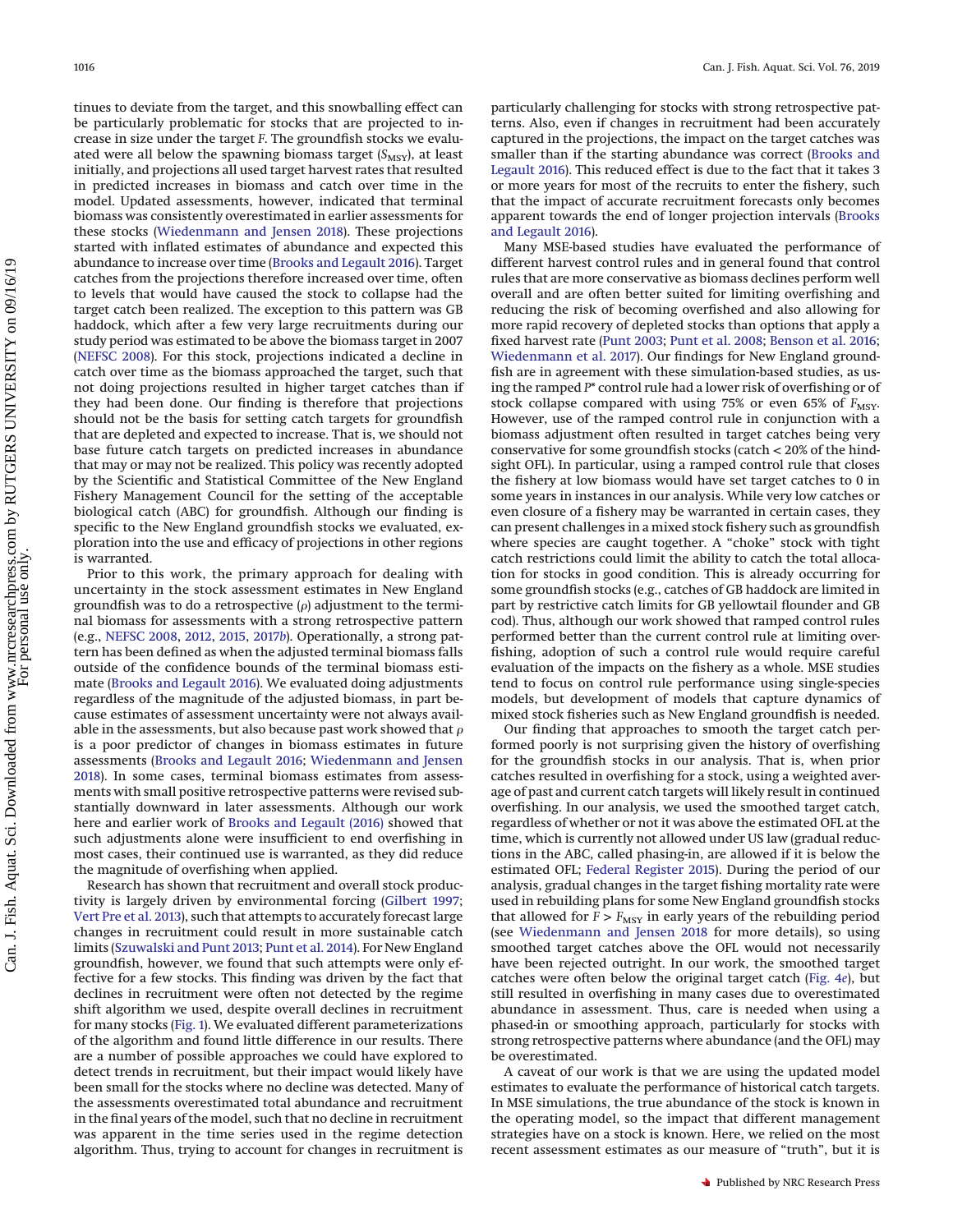<span id="page-11-0"></span>**Fig. 7.** Conceptual model of how a retrospective evaluation of management strategies fits in the broader context of using management strategy evaluations (MSEs) to identify robust management strategies. There are many points throughout the process where a retrospective evaluation could be done, either in the identification of which strategies should be included in the MSE, or once the MSE is completed, robust options could be evaluated for historical performance on stocks within a region. In cases where a management strategy has been implemented for many years, a retrospective evaluation could be conducted to see if objectives are being met. If not, then revisiting the MSE is warranted, either to modify the operating model or to include alternative management options.



likely that these estimates may change in future assessments. Many of the assessments for New England groundfish have strong retrospective patterns (some of which are worsening), with estimates in final years of an assessment revised downward in later assessments [\(NEFSC 2017](#page-12-10)*b*). Our analysis used estimated abundance from the most recent assessment through 2012, and some of these estimates may change in later assessments, either due to a retrospective pattern or due to large-scale changes in the assessment model. Recent work has shown estimated abundance in recent years from age-based assessments may be biased low based on comparisons with swept-area biomass estimates calculated from the NEFSC spring and fall bottom trawl surveys. Swept-area biomass estimates for flatfish stocks in the groundfish complex have either been comparable or higher than age-based estimates in recent years, although the magnitude of the difference varies by stock [\(NEFSC 2017](#page-12-10)*b*). Large changes in historical biomass estimates (up or down) could affect our results, and we recommend that an evaluation of this sort be conducted regularly as new information arises so that managers and scientific advisors can weigh such information in the process of setting future catch limits.

For six of the nine stocks in our analysis, the most recent agebased assessment [\(NEFSC 2017](#page-12-10)*b*) is considered the best available science for each stock, despite concerns raised about the sweptarea estimates. For three of the stocks (GB yellowtail flounder, witch flounder, and GB cod), the recent age-based assessments have been rejected as the basis for management advice by peer review panels. For GB cod and yellowtail flounder, the age-based assessments were rejected because of very strong retrospective patterns. For witch flounder, a strong retrospective pattern combined with the higher swept-area estimates led to rejection of the most recent age-based assessment [\(NEFSC 2017](#page-12-33)*a*). For these stocks, we relied on the most current assessment that passed review as our source of updated estimates [\(NEFSC 2012,](#page-12-21) [2015;](#page-12-23) [Legault et al.](#page-12-22) [2013\)](#page-12-22). The performance of different methods for setting catch targets was similar for these stocks as it was for the other stocks, such that if we removed these three stocks from our analysis, the qualitative conclusions about the effectiveness of the different options would remain the same. Removing these stocks would lower our estimated frequencies of overfishing and stock collapse, however, as both GB yellowtail flounder and witch flounder experienced continued overfishing even for some of the more effective combination of methods [\(Table 3\)](#page-3-0). The use of older assessment estimates for these stocks would only be problematic for our analyses if the remedies to the current problems drastically changed historical estimates.

Our identification of effective methods for setting catch targets for New England groundfish was based on a retrospective evaluation of historical catch targets. This approach is not an MSE, but we argue for using such an approach as part of the overall process of development, testing, and evaluation of management strategies (of which MSE is an integral component) to make sure that those methods identified in the MSE, or those that have been in place for some time, would have met the management objectives for most stocks and to identify possible alternatives when objectives would not have been met [\(Fig. 7\)](#page-11-0). The frequency, magnitude, and direction of the uncertainty in catch targets may change with future assessments, such that the successful approaches we identified in this work may no longer be effective for setting future catch targets. We therefore recommend that this sort of retrospective analysis be done on a regular basis to determine the performance of recent catch targets.

#### **Acknowledgements**

We thank Tom Nies and Jamie Cournane from the New England Fishery Management Council for providing all the necessary management and assessment documents and projection files, for helpful discussions throughout the scope of this project, and for